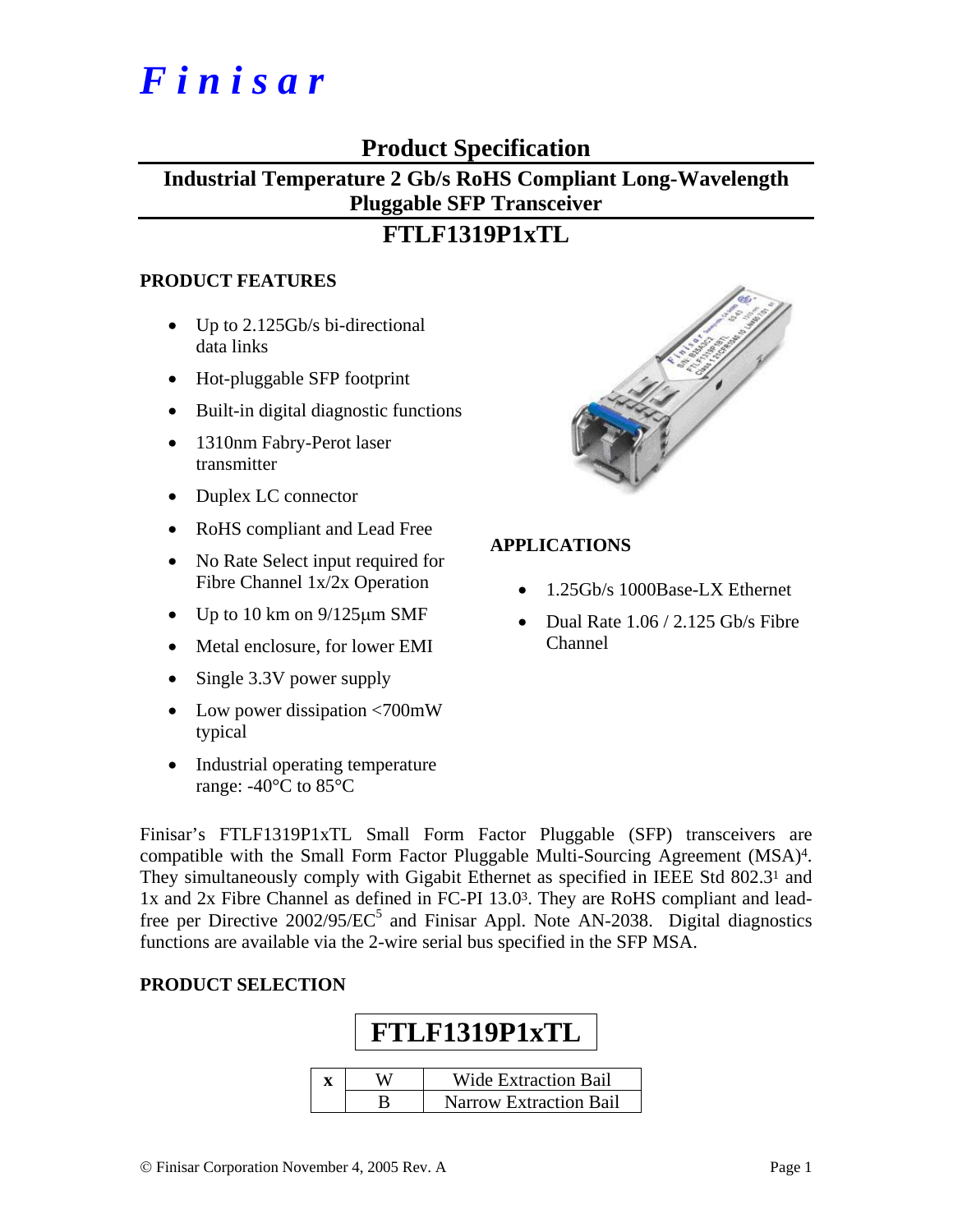#### **I. Pin Descriptions**

| Pin            | <b>Symbol</b>             | <b>Name/Description</b>                                        | Ref. |
|----------------|---------------------------|----------------------------------------------------------------|------|
|                | $\rm V_{EET}$             | Transmitter Ground (Common with Receiver Ground)               |      |
| 2              | $T_{\text{FAUT}}$         | Transmitter Fault. Not supported.                              |      |
| 3              | $T_{\text{DIS}}$          | Transmitter Disable. Laser output disabled on high or open.    | 2    |
| 4              | MOD_DEF(2)                | Module Definition 2. Data line for Serial ID.                  | 3    |
| 5              | $MOD$ $DEF(1)$            | Module Definition 1. Clock line for Serial ID.                 | 3    |
| 6              | $MOD$ $DEF(0)$            | Module Definition 0. Grounded within the module.               | 3    |
| $\overline{7}$ | Rate Select               | No connection required                                         | 4    |
| 8              | LOS                       | Loss of Signal indication. Logic 0 indicates normal operation. | 5    |
| 9              | $\rm V_{E\underline{E}R}$ | Receiver Ground (Common with Transmitter Ground)               |      |
| 10             | $\rm V_{EER}$             | Receiver Ground (Common with Transmitter Ground)               |      |
| 11             | $\rm V_{EER}$             | Receiver Ground (Common with Transmitter Ground)               |      |
| 12             | RD-                       | Receiver Inverted DATA out. AC Coupled                         |      |
| 13             | $RD+$                     | Receiver Non-inverted DATA out. AC Coupled                     |      |
| 14             | $\rm V_{EER}$             | Receiver Ground (Common with Transmitter Ground)               |      |
| 15             | $\rm V_{CCR}$             | Receiver Power Supply                                          |      |
| 16             | $\rm V_{CCT}$             | <b>Transmitter Power Supply</b>                                |      |
| 17             | $V_{EET}$                 | Transmitter Ground (Common with Receiver Ground)               |      |
| 18             | $TD+$                     | Transmitter Non-Inverted DATA in. AC Coupled.                  |      |
| 19             | TD-                       | Transmitter Inverted DATA in. AC Coupled.                      |      |
| 20             | $\rm V_{EET}$             | Transmitter Ground (Common with Receiver Ground)               |      |

Notes:

1. Circuit ground is internally isolated from chassis ground.

2. Laser output disabled on  $T_{DIS} > 2.0V$  or open, enabled on  $T_{DIS} < 0.8V$ .

3. Should be pulled up with 4.7k - 10 kohms on host board to a voltage between 2.0V and 3.6V. MOD\_DEF(0) pulls line low to indicate module is plugged in.

4. Finisar FTLFxx21xxxxx transceivers operate between OC-3 and OC-48, 1x and 2x Fibre Channel, and Gigabit Ethernet data rates and respective protocols without active control. Finisar FTLFxx19xxxxx transceivers operate at 1x and 2x Fibre Channel, and Gigabit Ethernet data rates and respective protocols without active control.

5. LOS is open collector output. Should be pulled up with 4.7k – 10 kohms on host board to a voltage between 2.0V and 3.6V. Logic 0 indicates normal operation; logic 1 indicates loss of signal.



**Pinout of Connector Block on Host Board**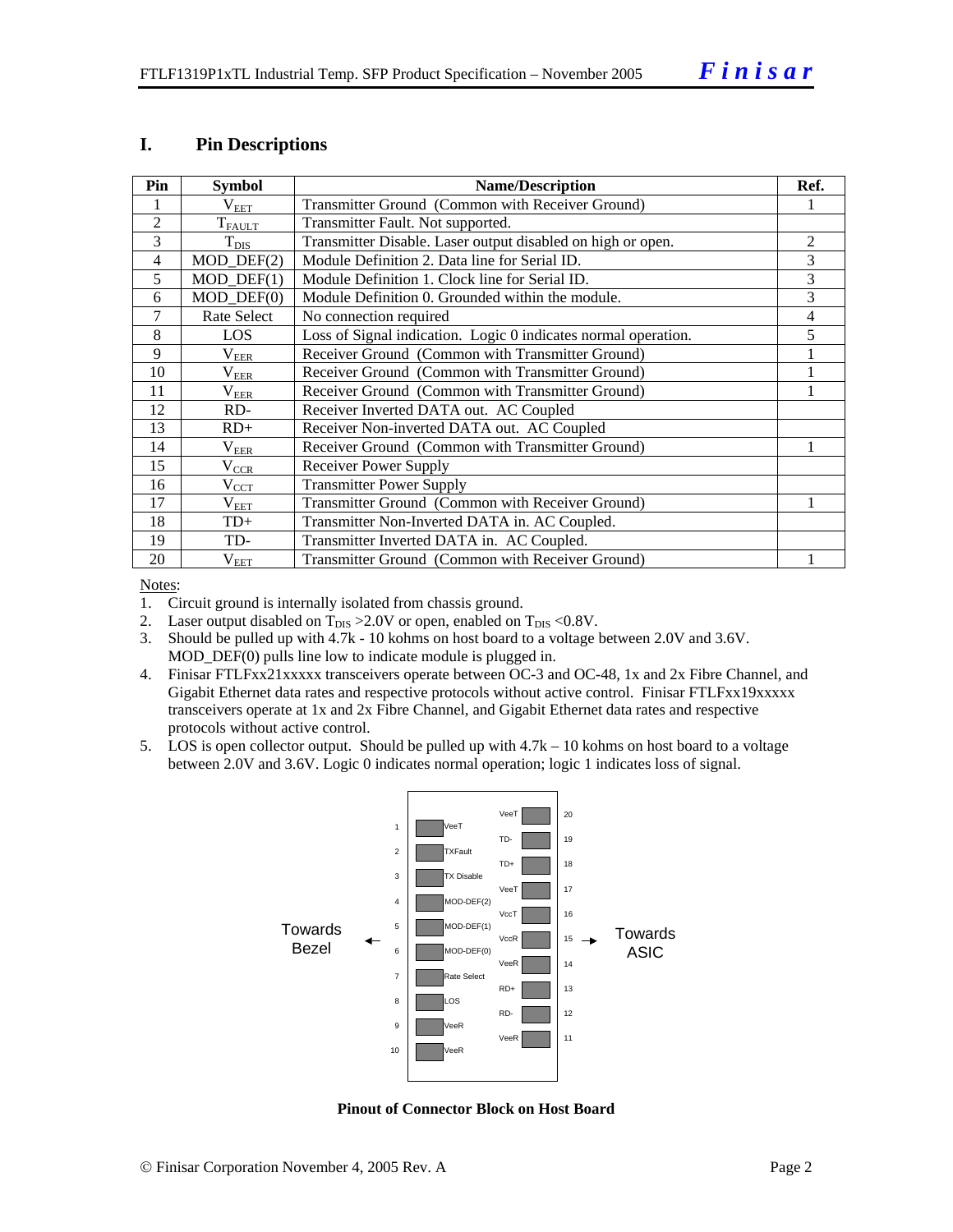#### **II. Absolute Maximum Ratings**

| <b>Parameter</b>                  | <b>Symbol</b> | Min    | Typ | <b>Max</b> | Unit   | Ref. |
|-----------------------------------|---------------|--------|-----|------------|--------|------|
| Maximum Supply Voltage            | Vcc           | $-0.5$ |     |            |        |      |
| Storage Temperature               |               | $-40$  |     | 100        | $\sim$ |      |
| <b>Case Operating Temperature</b> | - OP          | $-40$  |     |            | $\sim$ |      |
| Relative Humidity                 | RH            |        |     |            | $\%$   |      |

#### **III.** Electrical Characteristics ( $T_{OP} = -40$  to 85 °C,  $V_{CC} = 3.00$  to 3.60 Volts)

| <b>Parameter</b>                    | <b>Symbol</b>          | Min         | Typ        | <b>Max</b>   | Unit      | Ref.           |
|-------------------------------------|------------------------|-------------|------------|--------------|-----------|----------------|
| <b>Supply Voltage</b>               | Vcc                    | 3.00        |            | 3.60         | V         |                |
| <b>Supply Current</b>               | Icc                    |             | <b>200</b> | 300          | mA        |                |
| <b>Transmitter</b>                  |                        |             |            |              |           |                |
| Input differential impedance        | $R_{in}$               |             | 100        |              | Ω         | 2              |
| Single ended data input swing       | Vin, pp                | 250         |            | 1200         | mV        |                |
| <b>Transmit Disable Voltage</b>     | $\rm V_{D}$            | $Vec - 1.3$ |            | Vcc          | V         |                |
| <b>Transmit Enable Voltage</b>      | $V_{EN}$               | Vee         |            | $Vee+0.8$    | V         | 3              |
| <b>Transmit Disable Assert Time</b> |                        |             |            | 10           | <b>us</b> |                |
| <b>Receiver</b>                     |                        |             |            |              |           |                |
| Single ended data output swing      | Vout, pp               | 300         | 400        | 800          | mV        | $\overline{4}$ |
| Data output rise time               | $\mathfrak{t}_{\rm r}$ |             | 100        | 175          | ps        | 5              |
| Data output fall time               | $t_{\rm f}$            |             | 100        | 175          | ps        | 5              |
| <b>LOS</b> Fault                    | $V_{LOS\_fault}$       | $Vec - 0.5$ |            | $Vec_{HOST}$ | V         | 6              |
| <b>LOS</b> Normal                   | $V_{LOS\_norm}$        | Vee         |            | $Vee+0.5$    | V         | 6              |
| Power Supply Rejection              | <b>PSR</b>             | 100         |            |              | mVpp      | 7              |
| Deterministic Jitter Contribution   | $RX \Delta DI$         |             |            | 51.7         | ps        | 8              |
| <b>Total Jitter Contribution</b>    | $RX \Delta TI$         |             |            | 122.4        | ps        |                |

Notes:

- 1. Non condensing.
- 2. AC coupled.
- 3. Or open circuit.
- 4. Into 100 ohm differential termination.
- 5.  $20 80 %$
- 6. LOS is LVTTL. Logic 0 indicates normal operation; logic 1 indicates no signal detected.
- 7. All transceiver specifications are compliant with a power supply sinusoidal modulation of 20 Hz to 1.5 MHz up to specified value applied through the power supply filtering network shown on page 23 of the Small Form-factor Pluggable (SFP) Transceiver MultiSource Agreement (MSA), September 14, 2000.
- 8. Measured with DJ-free data input signal. In actual application, output DJ will be the sum of input DJ and  $\triangle$  DJ.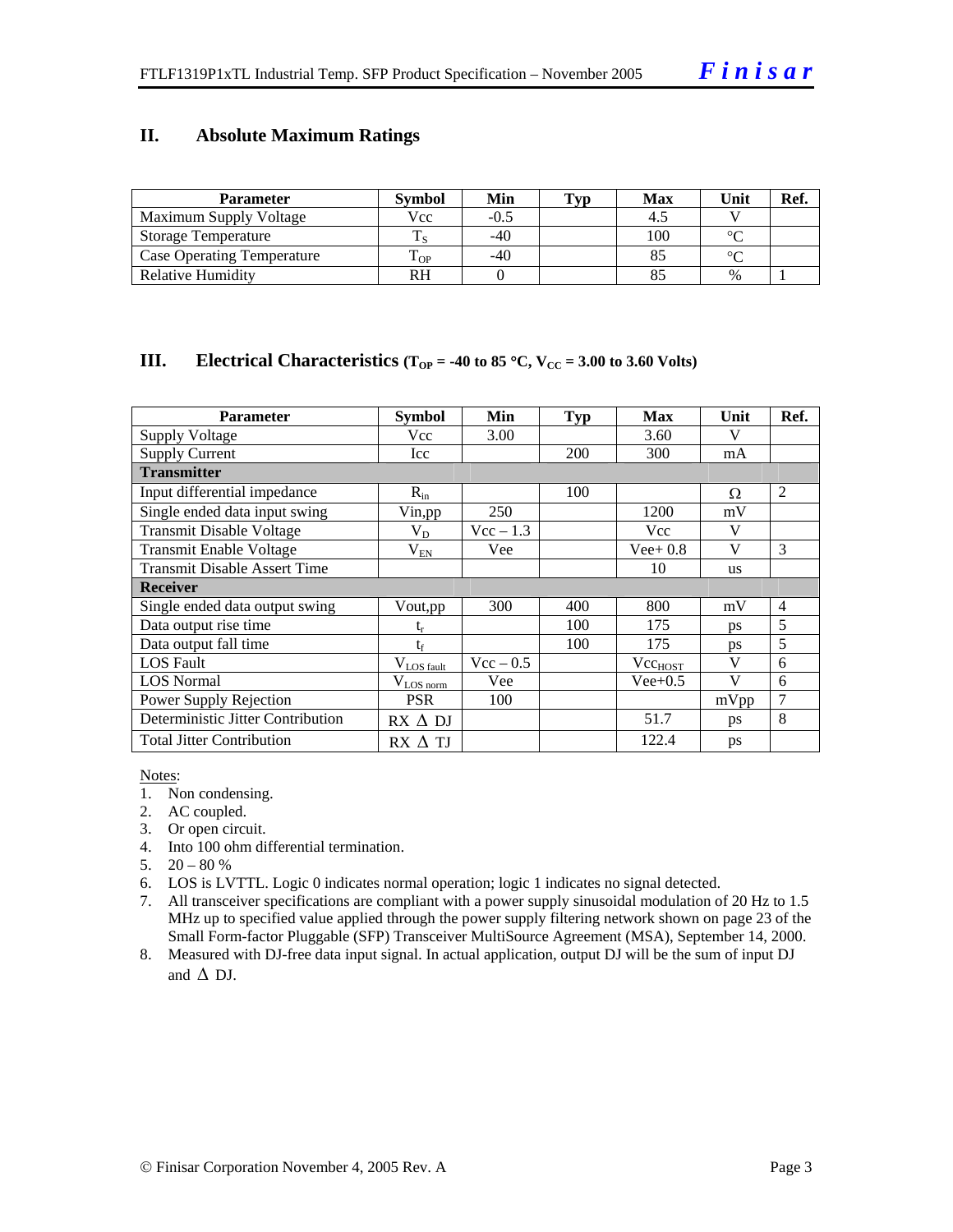| <b>Parameter</b>                    | <b>Symbol</b>      | Min    | <b>Typ</b> | Max      | Unit       | Ref.           |
|-------------------------------------|--------------------|--------|------------|----------|------------|----------------|
| <b>Transmitter</b>                  |                    |        |            |          |            |                |
| Output Opt. Power                   | $P_{OUT}$          | $-9.5$ |            | $-3$     | dBm        | 1              |
| Optical Wavelength                  | λ                  | 1270   |            | 1360     | nm         | $\mathfrak{D}$ |
| Spectral Width                      | $\sigma$           |        |            | 3        | nm         | $\overline{2}$ |
| <b>Optical Modulation Amplitude</b> | <b>OMA</b>         | 174    |            |          | иW         | 2,3            |
| <b>Optical Rise/Fall Time</b>       | $t_r / t_f$        |        | 100        | 160      | <b>DS</b>  | $\overline{4}$ |
| <b>RIN</b>                          |                    |        |            | $-120$   | dB/Hz      |                |
| Deterministic Jitter Contribution   | $TX \Delta DI$     |        | 20         | 56.5     | ps         | 5              |
| <b>Total Jitter Contribution</b>    | TX A TJ            |        | 70         | 119      | ps         |                |
| <b>Optical Extinction Ratio</b>     | ER                 | 9      |            |          | $\rm dB$   |                |
| <b>Receiver</b>                     |                    |        |            |          |            |                |
| Average Rx Sensitivity @ 2.125      | $R_{\rm SENS1}$    |        |            | $-21$    | dBm        | 6, 7           |
| Gb/s (2X Fibre Channel)             |                    |        |            |          |            |                |
| Average Rx Sensitivity @ 1.25 Gb/s  | $R_{\text{SENS2}}$ |        |            | $-22$    | dBm        | 6, 7           |
| (Gigabit Ethernet)                  |                    |        |            |          |            |                |
| Average Rx Sensitivity @ 1.06 Gb/s  | $R_{SENS1}$        |        |            | $-22$    | dBm        | 6, 7           |
| (1X Fibre Channel)                  |                    |        |            |          |            |                |
| Stressed RX sens. $=1.25$ Gb/s      |                    |        | $-18$      | $-14.5$  | dBm        |                |
| <b>Average Received Power</b>       | $Rx_{MAX}$         |        |            | $\Omega$ | dBm        |                |
| Receiver Elec. 3 dB cutoff freq.    |                    |        |            | 1500     | <b>MHz</b> |                |
| <b>Optical Center Wavelength</b>    | $\lambda_{\rm C}$  | 1265   |            | 1600     | nm         |                |
| <b>Return Loss</b>                  |                    | 12     |            |          | dB         |                |
| <b>LOS De-Assert</b>                | LOS <sub>D</sub>   |        | $-23$      | $-19$    | dBm        |                |
| <b>LOS Assert</b>                   | LOS <sub>A</sub>   | $-30$  | $-25$      |          | dBm        |                |
| <b>LOS Hysteresis</b>               |                    | 0.5    |            |          | dB         |                |

#### **IV. Optical Characteristics (T<sub>OP</sub> = -40 to 85 °C, V<sub>CC</sub> = 3.00 to 3.60 Volts)**

Notes:

- 1. Class 1 Laser Safety per FDA/CDRH and EN (IEC) 60825 regulations.
- 2. Also specified to meet curves in FC-PI 13.0 Figures 18 and 19, which allow trade-off between wavelength, spectral width and OMA.
- 3. Equivalent extinction ratio specification for Fibre Channel. Allows smaller ER at higher average power.
- 4. Unfiltered, 20-80%. Complies with IEEE 802.3 (Gig. E), FC 1x and 2x eye masks when filtered.
- 5. Measured with DJ-free data input signal. In actual application, output DJ will be the sum of input DJ and  $\Delta$  DJ.
- 6. Measured with conformance signals defined in FC-PI 13.0 specifications.
- 7. Measured with PRBS  $2^7$ -1 at  $10^{-12}$  BER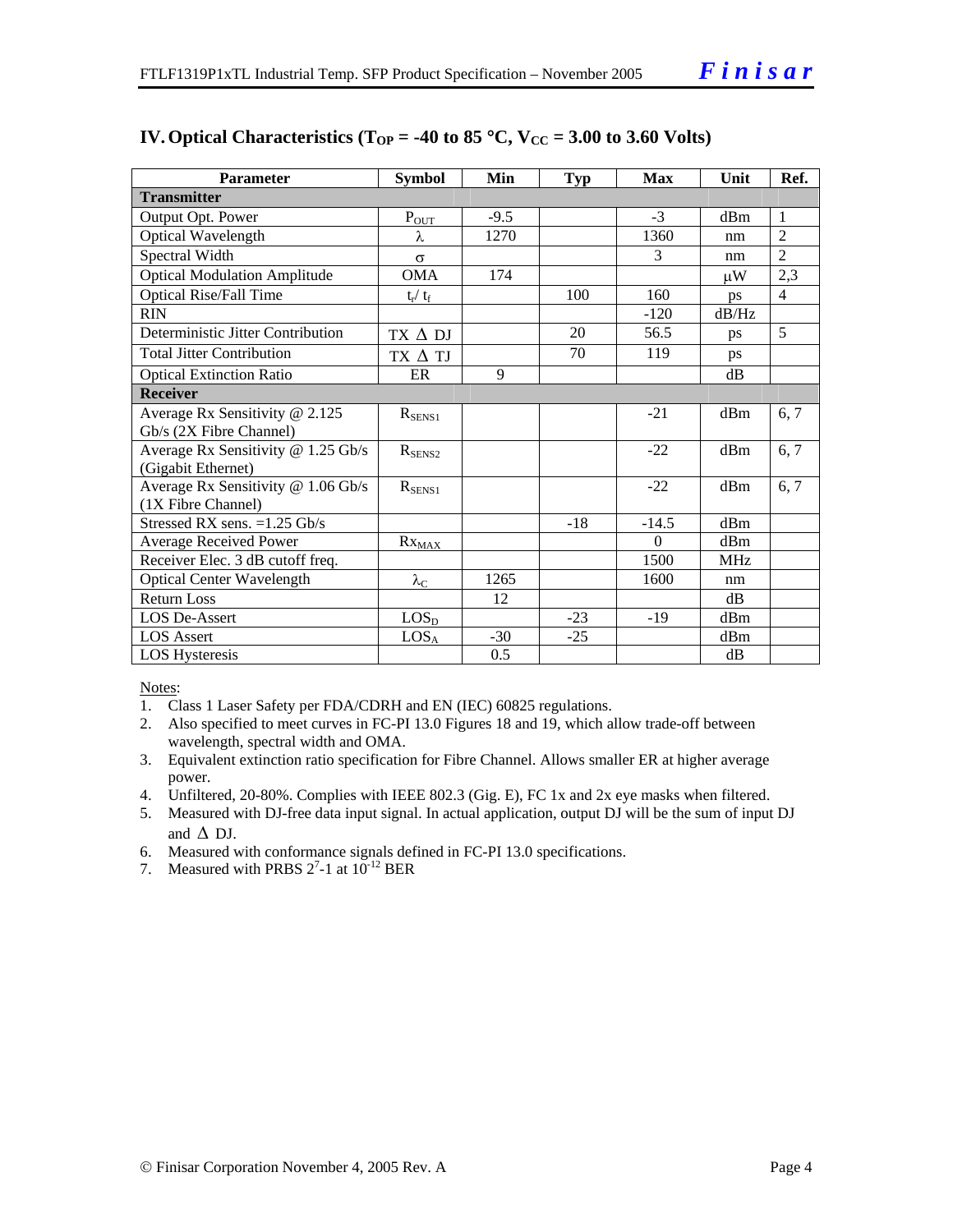#### **V. General Specifications**

| <b>Parameter</b>                     | <b>Symbol</b> | Min  | Typ | <b>Max</b> | Units  | Ref. |
|--------------------------------------|---------------|------|-----|------------|--------|------|
| Data Rate                            | <b>BR</b>     | 1062 |     | 2125       | Mb/sec |      |
| <b>Bit Error Rate</b>                | <b>BER</b>    |      |     | $10^{-12}$ |        |      |
| Max. Supported Link Length on        | $L_{MAX1}$    |      | 10  |            | km     | 3, 4 |
| $9/125 \mu m$ SMF @ 2X Fibre Channel |               |      |     |            |        |      |
| Max. Supported Link Length on        | $L_{MAX2}$    |      | 10  |            | km     | 3, 4 |
| $9/125 \mu m$ SMF @ Gigabit Ethernet |               |      |     |            |        |      |

Notes:

- 1. Gigabit Ethernet and 1x/2x Fibre Channel compliant.
- 2. Tested with a PRBS  $2^7$ -1 test pattern.
- 3. Dispersion limited per FC-PI Rev. 13
- 4. Attenuation of 0.55 dB/km is used for the link length calculations. Distances are indicative only. Please refer to the Optical Specifications in Table IV to calculate a more accurate link budget based on specific conditions in your application.

#### **VI. Environmental Specifications**

Finisar 1310nm Industrial Temperature SFP transceivers have an operating temperature range from  $-40^{\circ}$ C to  $+85^{\circ}$ C case temperature.

| Parameter                         | Svmbol            | Min   | $\mathbf{T}_{\mathbf{V}\mathbf{p}}$ | Max | <b>Units</b> | Ref. |
|-----------------------------------|-------------------|-------|-------------------------------------|-----|--------------|------|
| <b>Case Operating Temperature</b> | $\mathbf{L}_{OD}$ | -40   |                                     |     | $\sim$       |      |
| Storage Temperature               | ᠇᠇<br>$\pm$ sto   | $-40$ |                                     | 100 | $\sim$       |      |

#### **VII. Regulatory Compliance**

Finisar transceivers are Class 1 Laser Products and comply with US FDA regulations. These products are certified by TÜV and CSA to meet the Class 1 eye safety requirements of EN (IEC) 60825 and the electrical safety requirements of EN (IEC) 60950. Copies of certificates are available at Finisar Corporation upon request.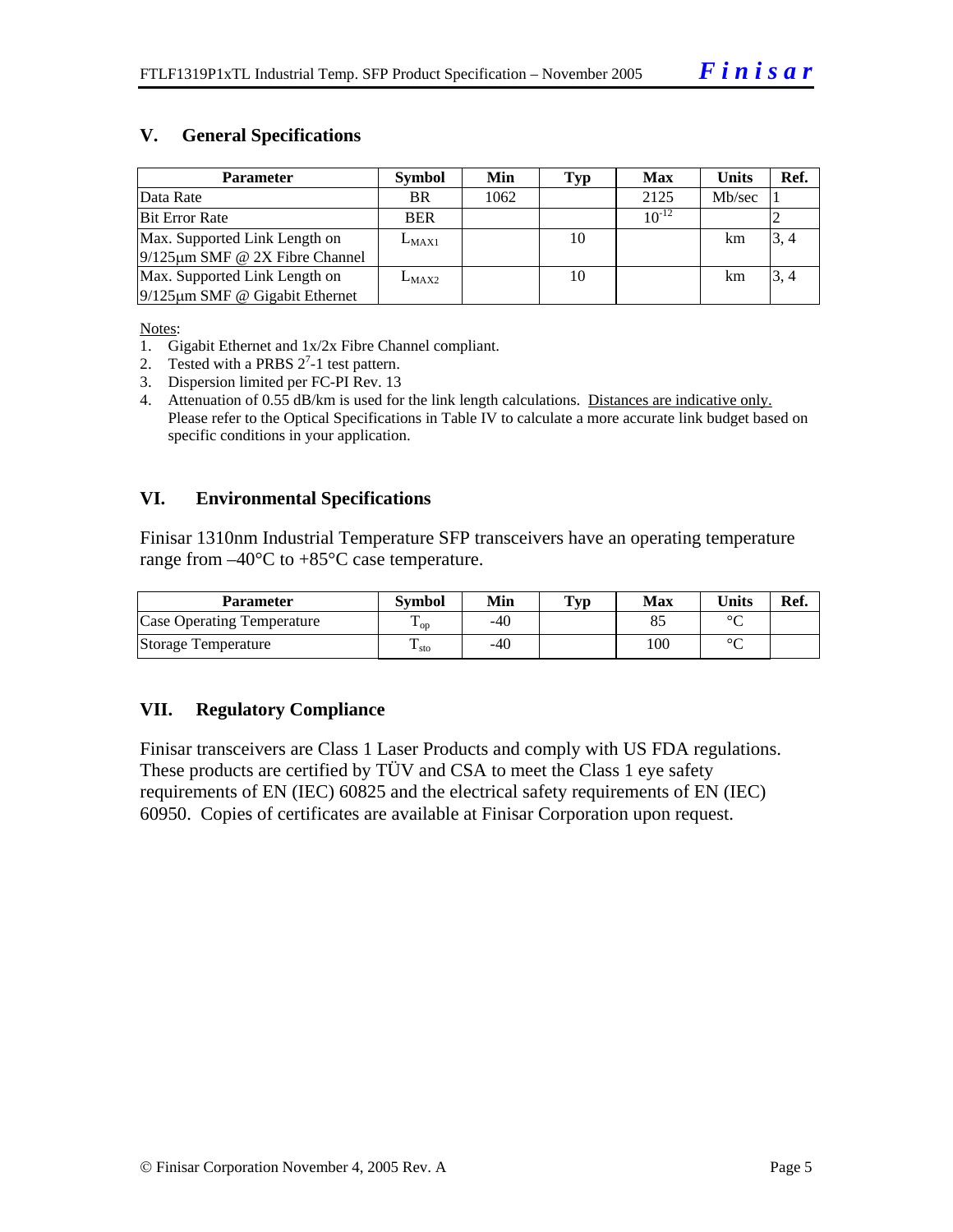#### **VIII. Digital Diagnostic Functions**

Finisar FTLF1319P1xTL SFP transceivers support the 2-wire serial communication protocol as defined in the SFP MSA<sup>1</sup>. It is very closely related to the  $E^2$ PROM defined in the GBIC standard, with the same electrical specifications.

The standard SFP serial ID provides access to identification information that describes the transceiver's capabilities, standard interfaces, manufacturer, and other information.

Additionally, Finisar SFP transceivers provide a unique enhanced digital diagnostic monitoring interface, which allows real-time access to device operating parameters such as transceiver temperature, laser bias current, transmitted optical power, received optical power and transceiver supply voltage. It also defines a sophisticated system of alarm and warning flags, which alerts end-users when particular operating parameters are outside of a factory set normal range.

The SFP MSA defines a 256-byte memory map in  $E^2$ PROM that is accessible over a 2-wire serial interface at the 8 bit address 1010000X (A0h). The digital diagnostic monitoring interface makes use of the 8 bit address 1010001X (A2h), so the originally defined serial ID memory map remains unchanged. The interface is identical to, and is thus fully backward compatible with both the GBIC Specification and the SFP Multi Source Agreement. The complete interface is described in Finisar Application Note AN-2030: "Digital Diagnostics Monitoring Interface for SFP Optical Transceivers".

The operating and diagnostics information is monitored and reported by a Digital Diagnostics Transceiver Controller (DDTC) inside the transceiver, which is accessed through a 2-wire serial interface. When the serial protocol is activated, the serial clock signal (SCL, Mod Def 1) is generated by the host. The positive edge clocks data into the  $SFP$  transceiver into those segments of the  $E^2$ PROM that are not write-protected. The negative edge clocks data from the SFP transceiver. The serial data signal (SDA, Mod Def 2) is bi-directional for serial data transfer. The host uses SDA in conjunction with SCL to mark the start and end of serial protocol activation. The memories are organized as a series of 8-bit data words that can be addressed individually or sequentially.

For more information, please see the SFP MSA documentation<sup>1</sup> or Finisar Application Note AN-2030.

Digital diagnostics for the FTLF1319P1xTL are externally calibrated by default.

Please note that evaluation board FDB-1018 is available with Finisar ModDEMO software that allows simple to use communication over the 2-wire serial interface.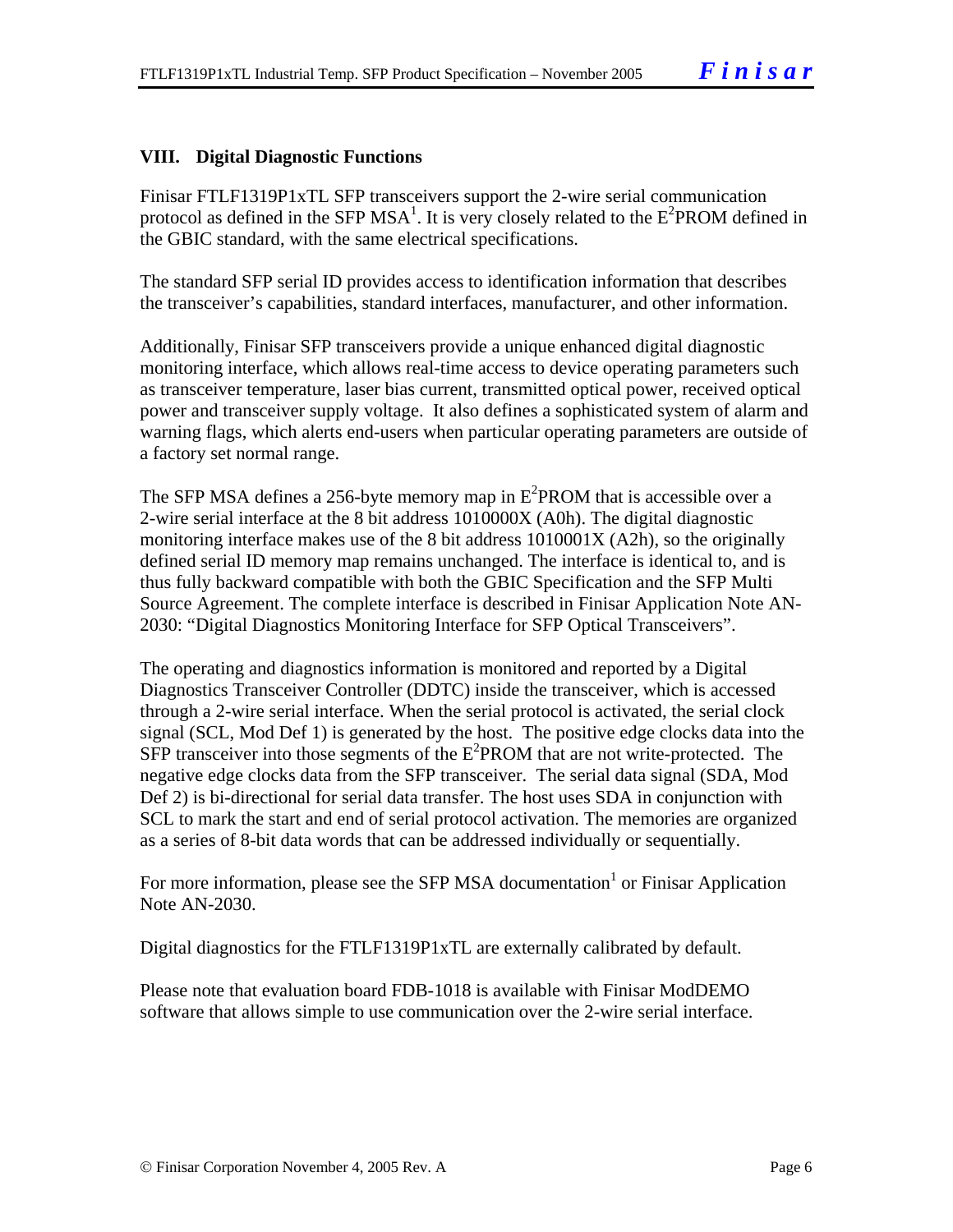#### **IX. Mechanical Specifications**

Finisar's Small Form Factor Pluggable (SFP) transceivers are compatible with the dimensions defined by the SFP Multi-Sourcing Agreement (MSA)<sup>3</sup>.



**FTLF1319P1BTL**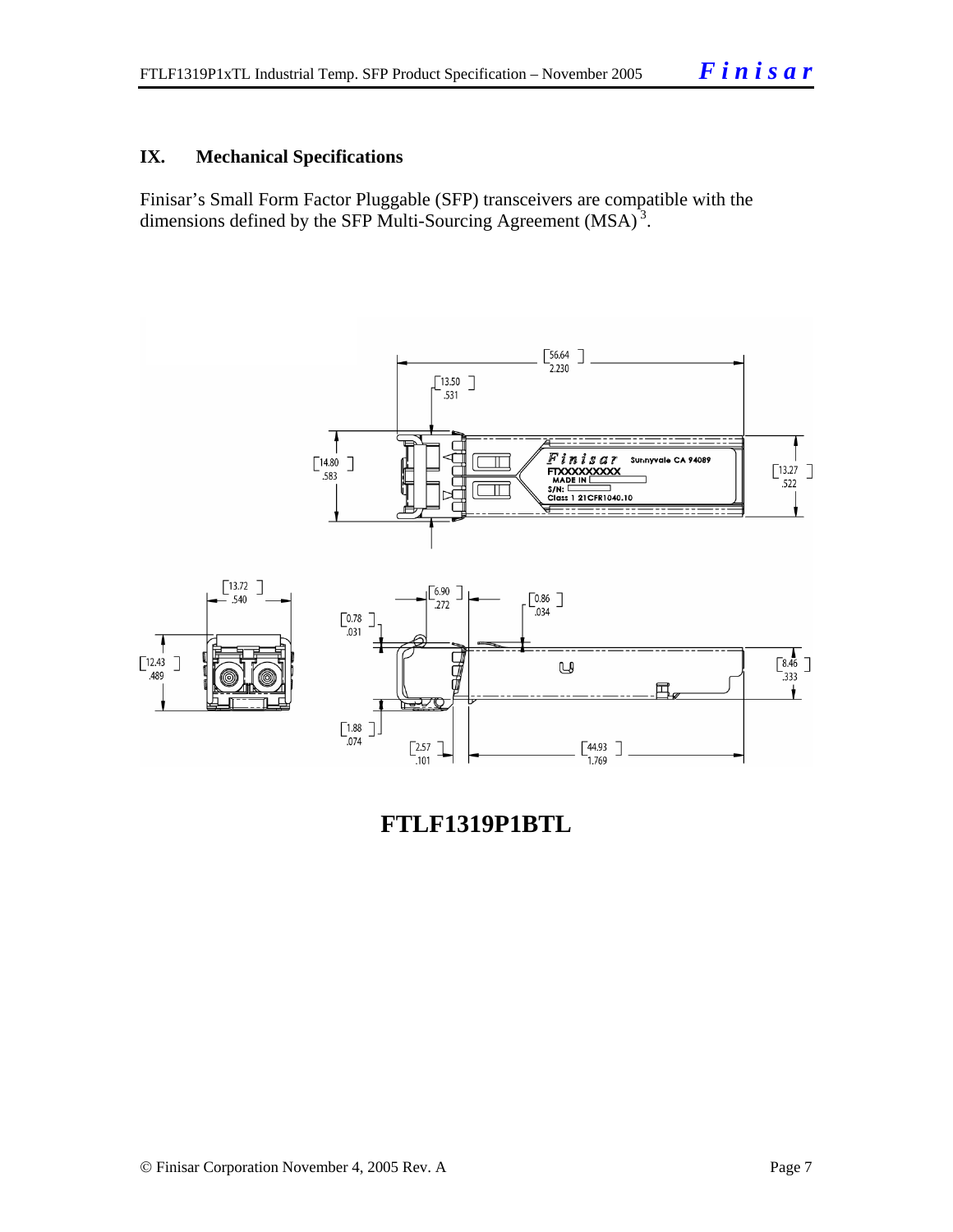

**FTLF1319P1WTL**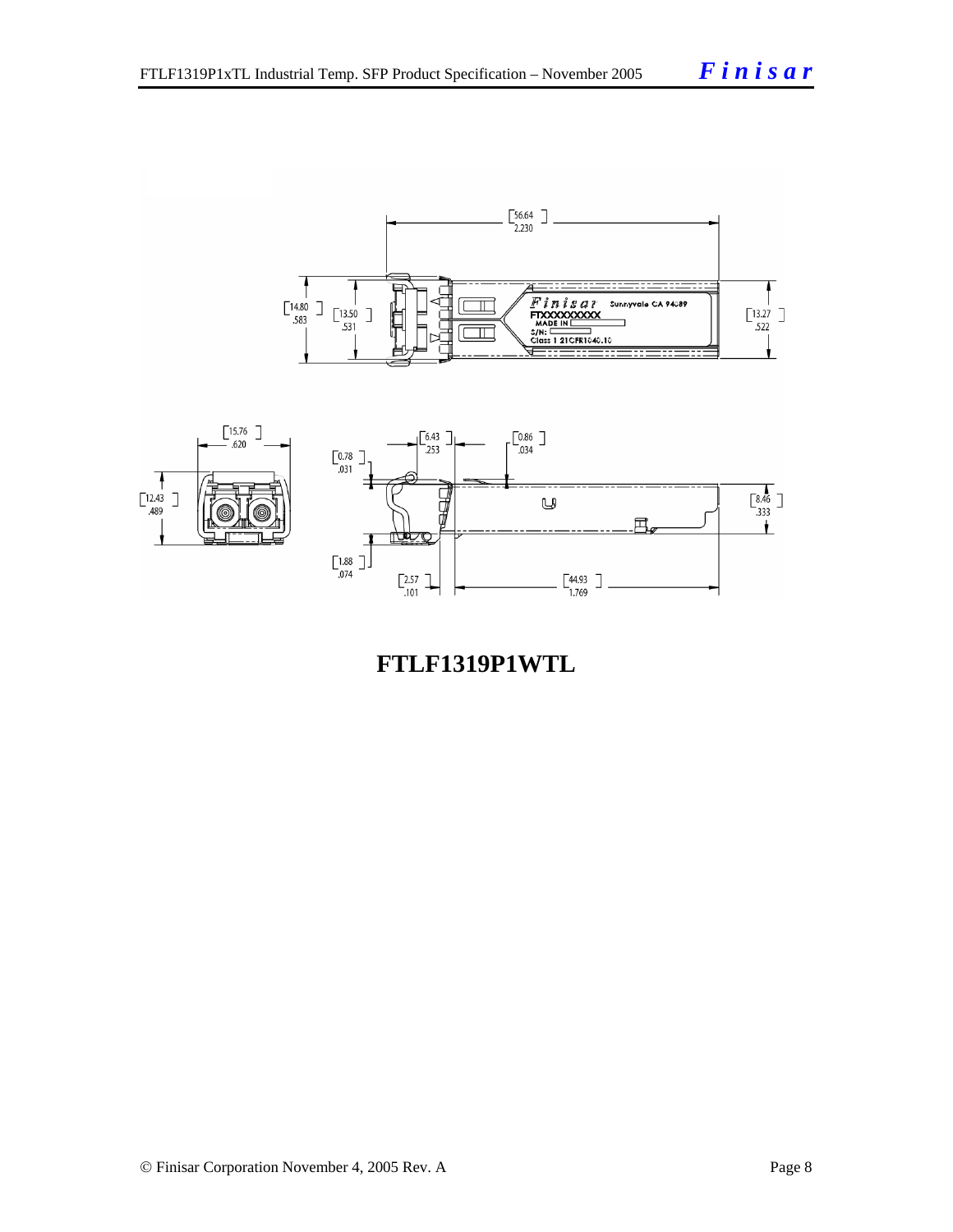



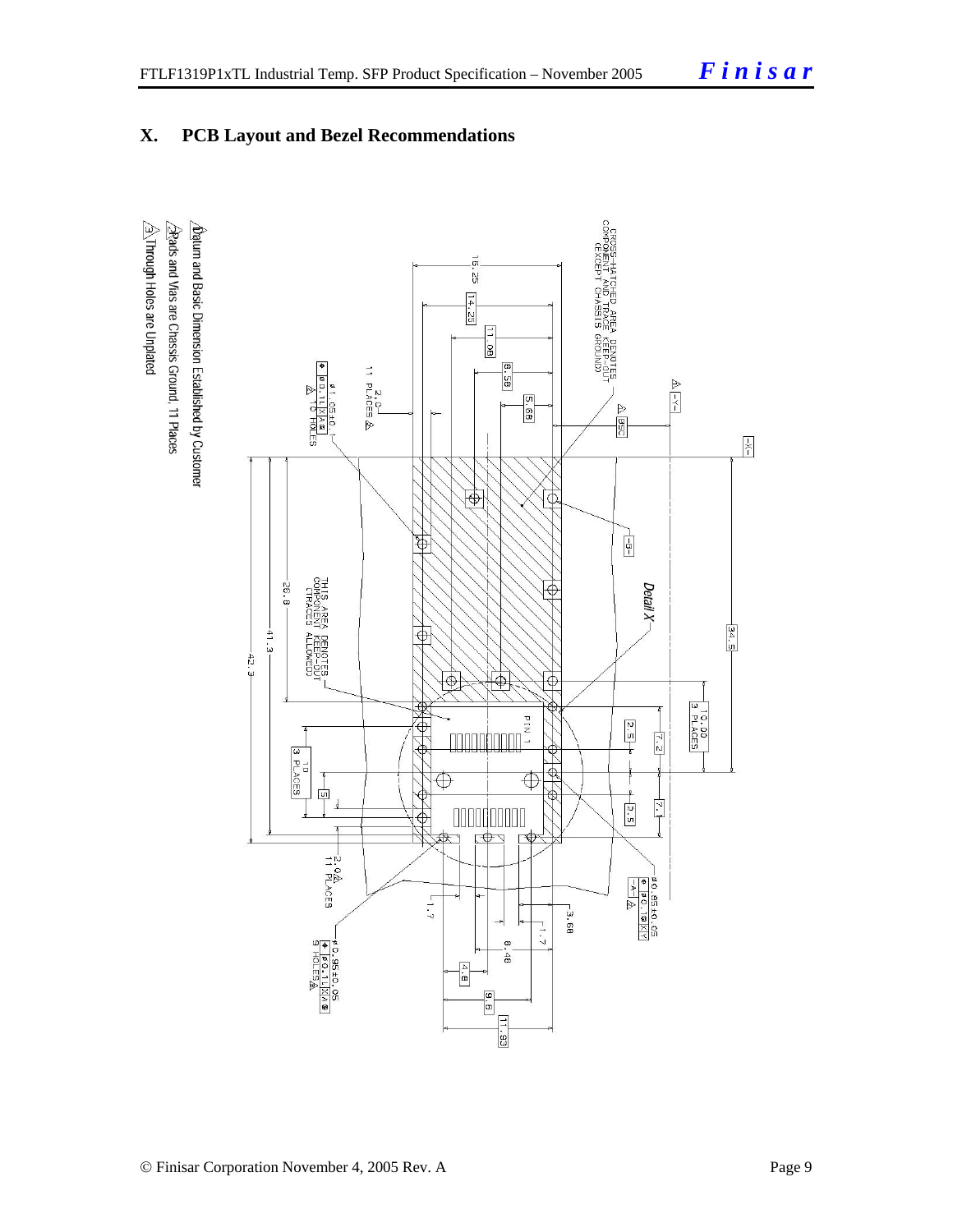



NOTES:

- $\triangle$  MINIMUM PITCH ILLUSTRATED, ENGLISH DIMENSIONS ARE FOR REFERENCE ONLY
- 2. NOT RECOMMENDED FOR PCI EXPANSION<br>CARD APPLICATIONS